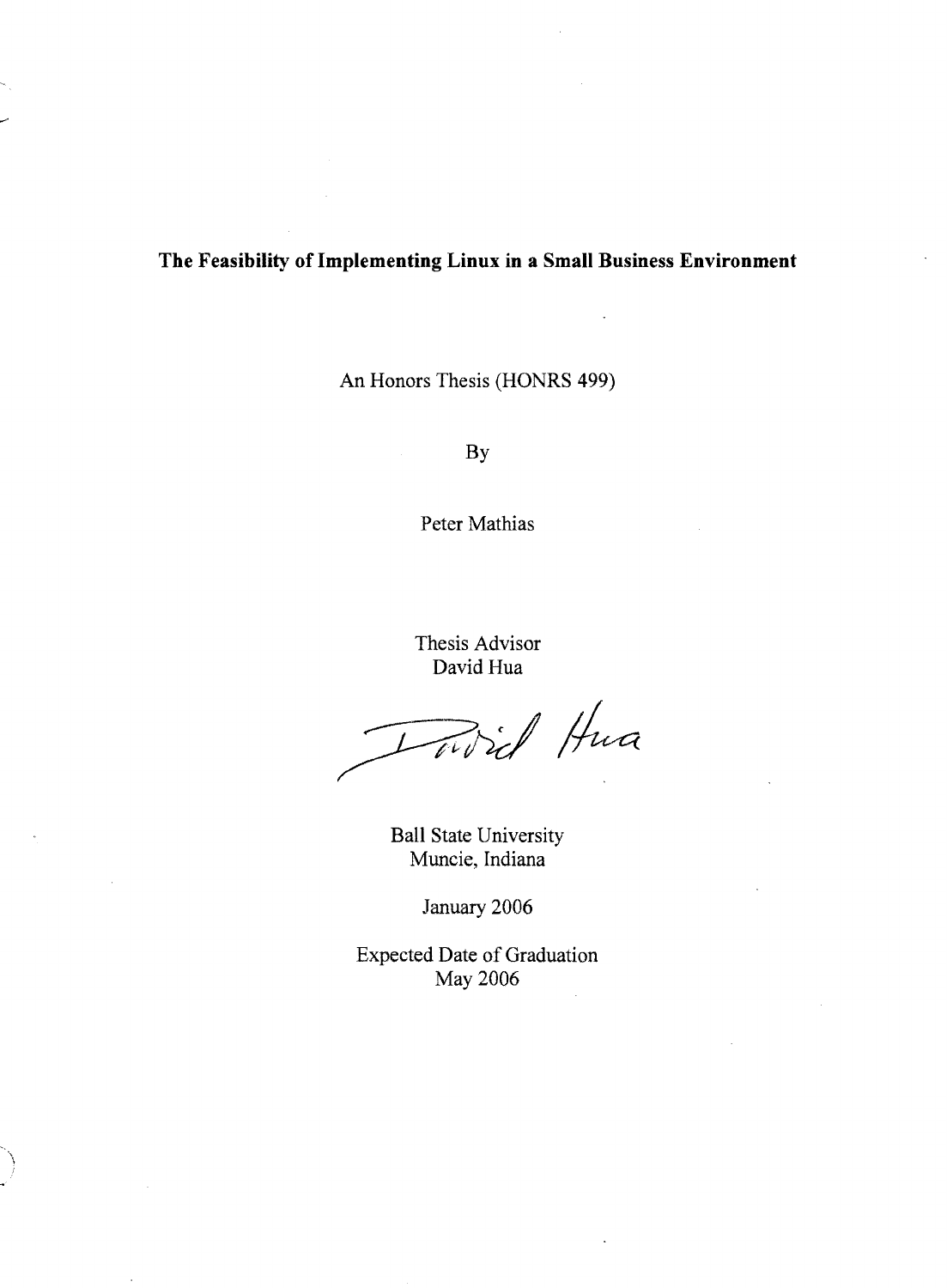## Abstract . *H-;: P*

¥э .<br>NP

With small businesses being the backbone of the American economy, software developers need to be sure their products are suitable for use in a small business environment. While many server operating systems do exist, they tend to be exceedingly expensive. Free alternatives such as SUSE 10.0, a version of Linux, are available as alternatives. This document covers four common services offered by servers: Dynamic Host Configuration Protocol, Domain Name System, Samba, and Lightweight Directory Access Protocol. Researching and testing these four services shows that while SUSE 10.0 can be used in place of more expensive mainstream server operating systems, improvements need to be made, especially to the user interface. All of the services are explained in terms of purpose, function, testing results, and a conclusion.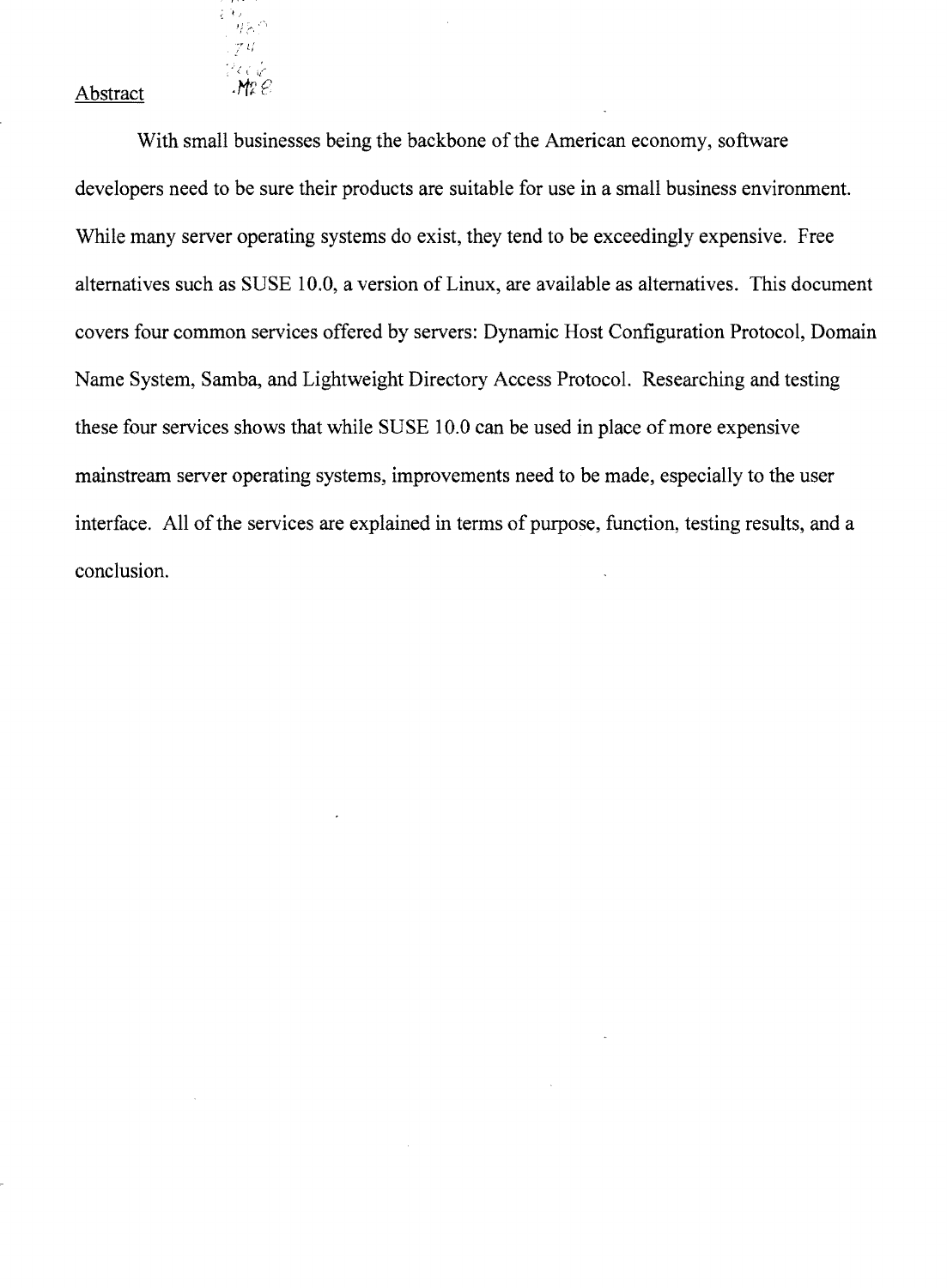## Acknowledgements

 $\ddot{\phantom{a}}$ 

- -I would like to thank Prof. David Hua for taking time out of his busy schedule to advise me through this project. His knowledge and experience have been valuable throughout my entire college career.
- -I would also like to thank Dr. Laurie Lindberg for checking this document for errors and showing me that Honors classes can be interesting and enjoyable.

 $\mathcal{L}^{\pm}$ 

 $\sim$  10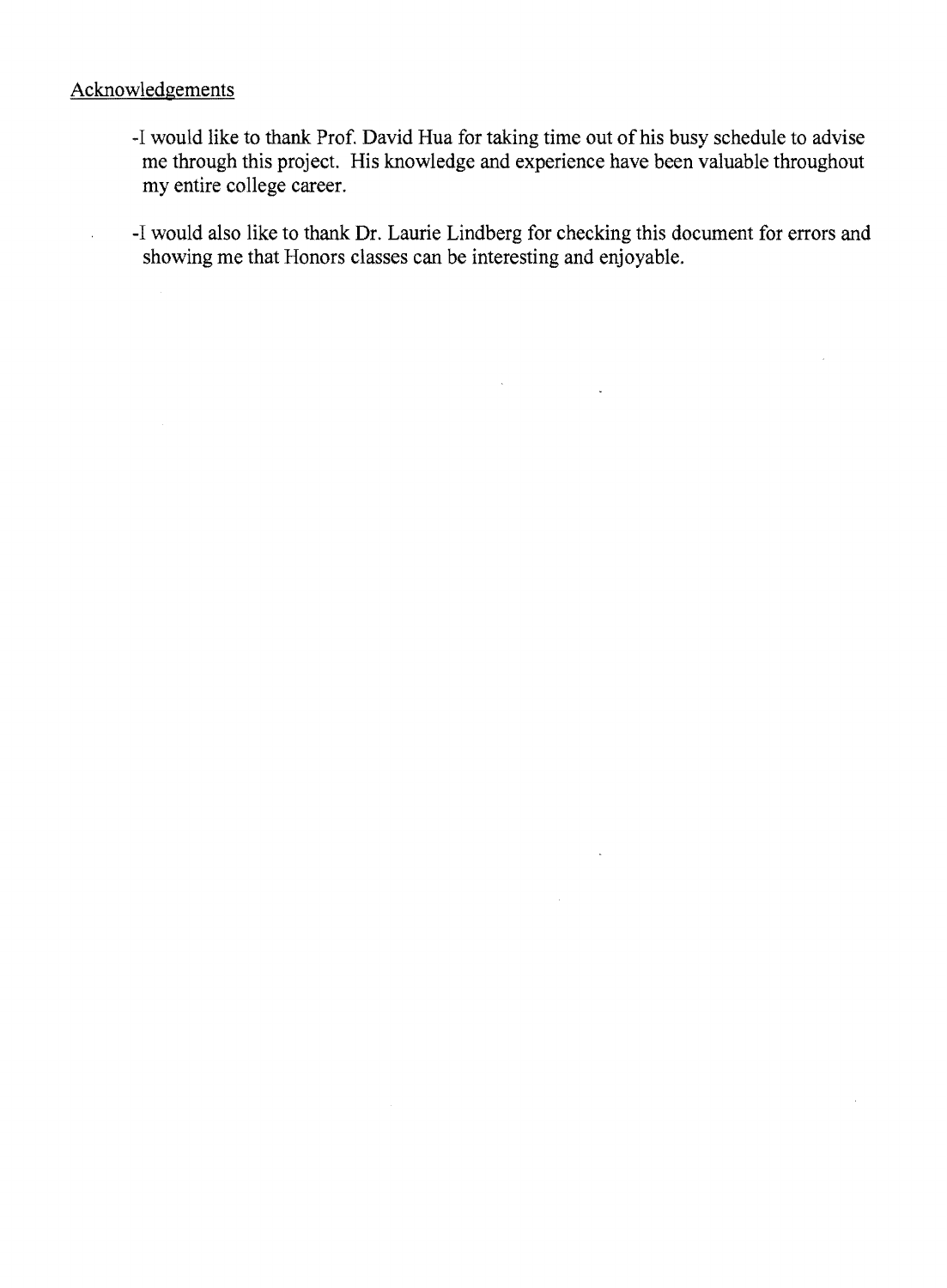Small businesses are the backbone of the American economy, providing a multitude of services in varying sectors. According to the United States Small Business Administration, based on data provided by the United States Census Bureau, approximately 22.9 million small businesses existed in the United States in 2002, representing 99.7 percent of all employers ("Small Business Statistics"). Small businesses often do not have access to the same resources as large businesses: a large business may have a separate department or branch with full-time professional employees dedicated to the computer and network infrastructure of the business, while many small businesses have one person, or even nobody, who is solely tasked with computer and network issues. The definition of a small business varies, but a common definition is one hundred employees or less. For the purposes of this document, the definition of a small business is an organization that has limited or no personnel dedicated to the computer and network infrastructure. In today's digital world, basic small business needs often include at least a simple computer network with services offered by servers.

Servers are available in a wide variety and offer a plethora of different services, from email to file sharing to security. Microsoft Server 2003 is currently one of the most popular operating system platforms used on servers, but alternatives are readily available. One such alternative is SUSE 10.0, a distribution of Linux created by Novell. SUSE 10.0 is freely available to the public, meaning anybody can download and use it for free. For a small business, or even individuals, using SUSE 10.0 can save a considerable amount of money as compared to Microsoft Server 2003. The feasibility of utilizing Novell's SUSE 10.0 as a server operating system instead of Microsoft Server 2003 in a small business environment is the concept behind this document.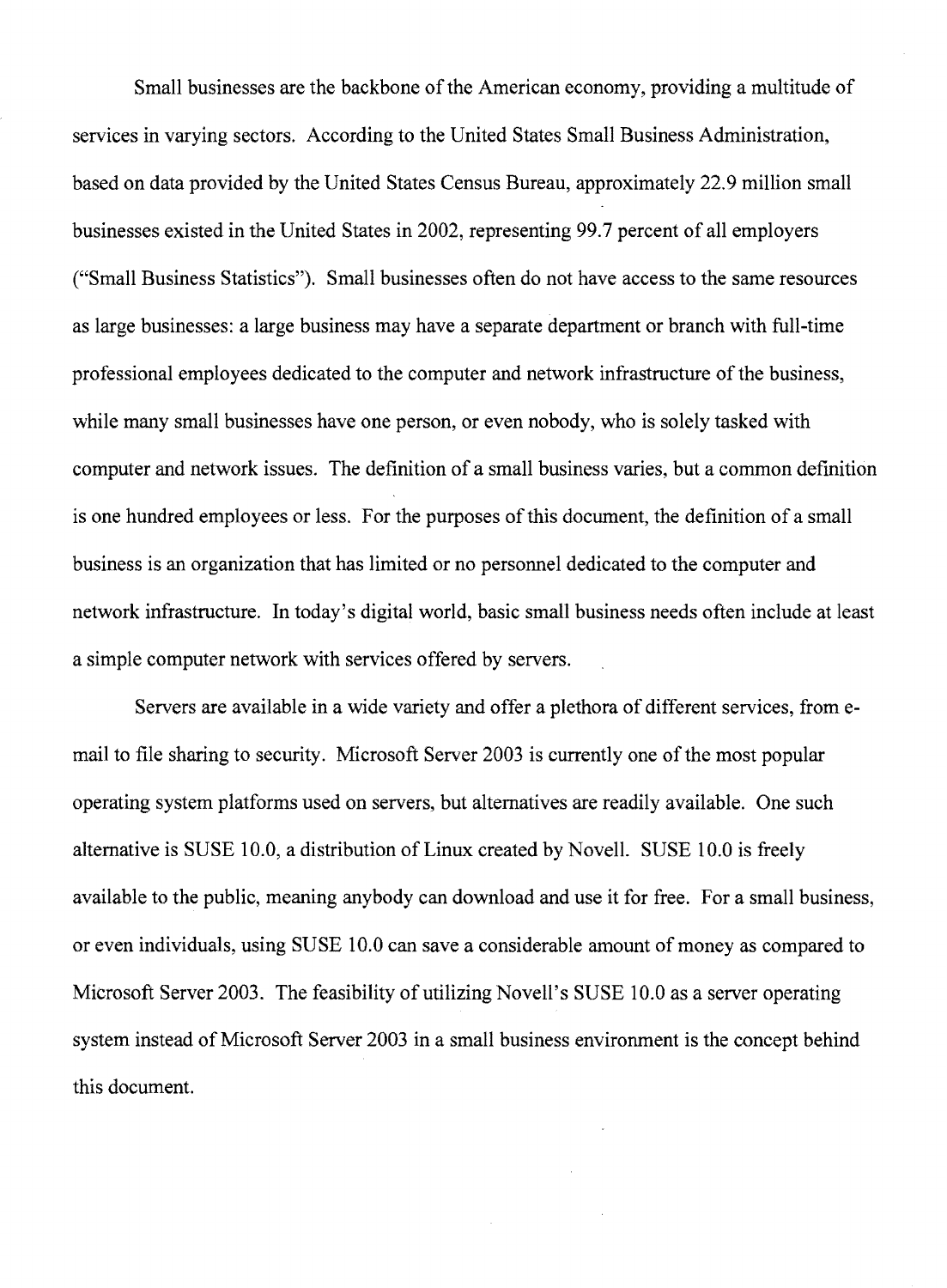Four basic network services will be discussed: Dynamic Host Configuration Protocol, Domain Name Service and Berkeley Internet Name Domain, Samba, and Lightweight Directory Access Protocol. It is important to note that unlike Microsoft Server 2003, SUSE 10.0 is not meant to be a server operating system. Specifically, Microsoft Server 2003 is designed from the ground up to offer network services, while SUSE 10.0 is simply versatile enough to fill multiple roles, including the role of a server. In other words, directly comparing Microsoft Server 2003 to SUSE 10.0 is like comparing apples to oranges. The goal of this document is simply to determine if SUSE 10.0 is a feasible substitute for Microsoft Server 2003 in a small business, not a replacement.

Dynamic Host Configuration Protocol (DHCP) is used in computer networks large and small to make the lives of both the network administrator and the device users much easier. The purpose of a DHCP server is to automatically handle the assigning and releasing of dynamic IP addresses to devices on a network. IfDHCP is configured and operating properly, all the device user needs to do is plug the device into the network and make sure it is set to use DHCP. Typically the device will contact and negotiate a deal with the closest DHCP server within seconds and will then be connected to the network and able to communicate. Without DHCP, a network administrator would have to go to each device that connects to the computer network and manually assign it an Internet Protocol (IP) address. A unique IP address is required in order for a device to communicate with other devices on a network. DHCP provides other information about the network to devices as well, such as the subnet mask, default gateway, DNS servers, and more. The IP address and other information are leased from the DHCP server, meaning that the lease must either be renewed or the device will lose its network access upon the expiration of the DHCP lease. The DHCP process is fairly simple.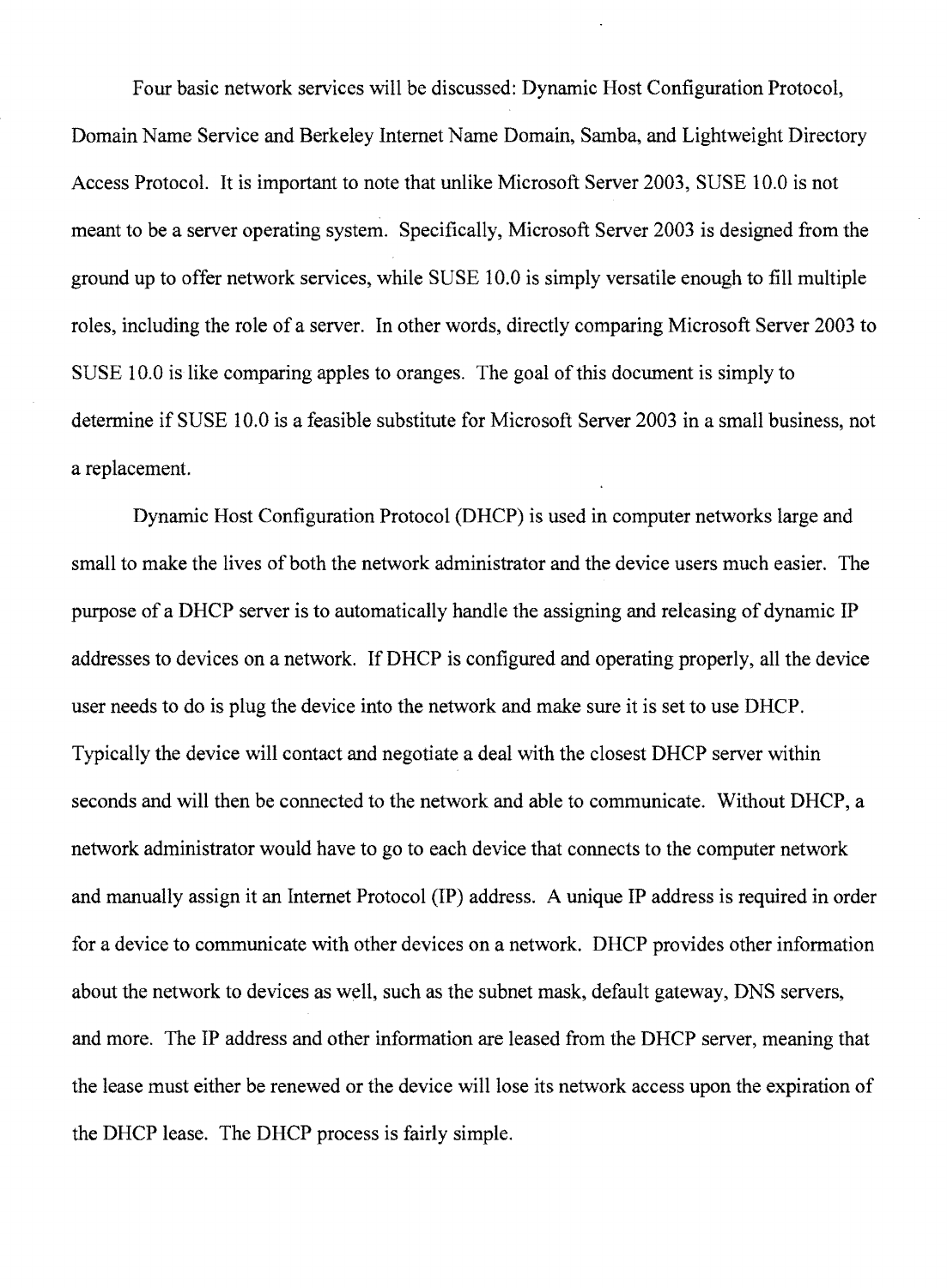When a device is first connected to a network, it checks to see if it has a proper IP address and subnet mask. If the device is not manually, or statically, configured with the necessary IP information and is instead set to use DHCP, the device sends out a broadcast message including its MAC address called aDHCPDISCOVER. If a DHCP server receives the initial broadcast message, it formulates a reply called a DHCPOFFER. The DHCPOFFER contains a valid IP address and subnet mask for the network as well as all other pertinent information, including the MAC address of the original device. Since the device still does not have an IP address to identify it, the DHCP server must broadcast the DHCPOFFER on the network. All devices that receive the broadcast must examine it and look at the destination MAC address. The device that broadcast the original DHCPDISCOVER will receive the responding broadcast, recognize the MAC address as its own, and accept the data in the DHCPOFFER. The device then broadcasts a DHCPREQUEST with the IP information it will use. The DHCPREQUEST is broadcast so that all DHCP servers that may have responded to the initial DHCPDISCOVER can learn whether their DHCPOFFER has been accepted or rejected. The chosen DHCP server responds with a final broadcast, the DHCPACK, to the device. The DHCPACK is broadcast because the device has not started to use the IP information it received yet. Upon receiving the DHCPACK, the device begins using the IP information and is now a communicating device on the network. Keep in mind that this whole process usually takes a few seconds at most depending on other variables (Eckert 100).

DHCP is a standardized protocol, meaning it operates in the same manner on all software and hardware. The DHCP client is installed with SUSE 10.0 by default, and installing the DHCP server is a simple process that involves retrieving a few files from the installation media. The process is automated and user-friendly. Configuring the DHCP options is an easy process that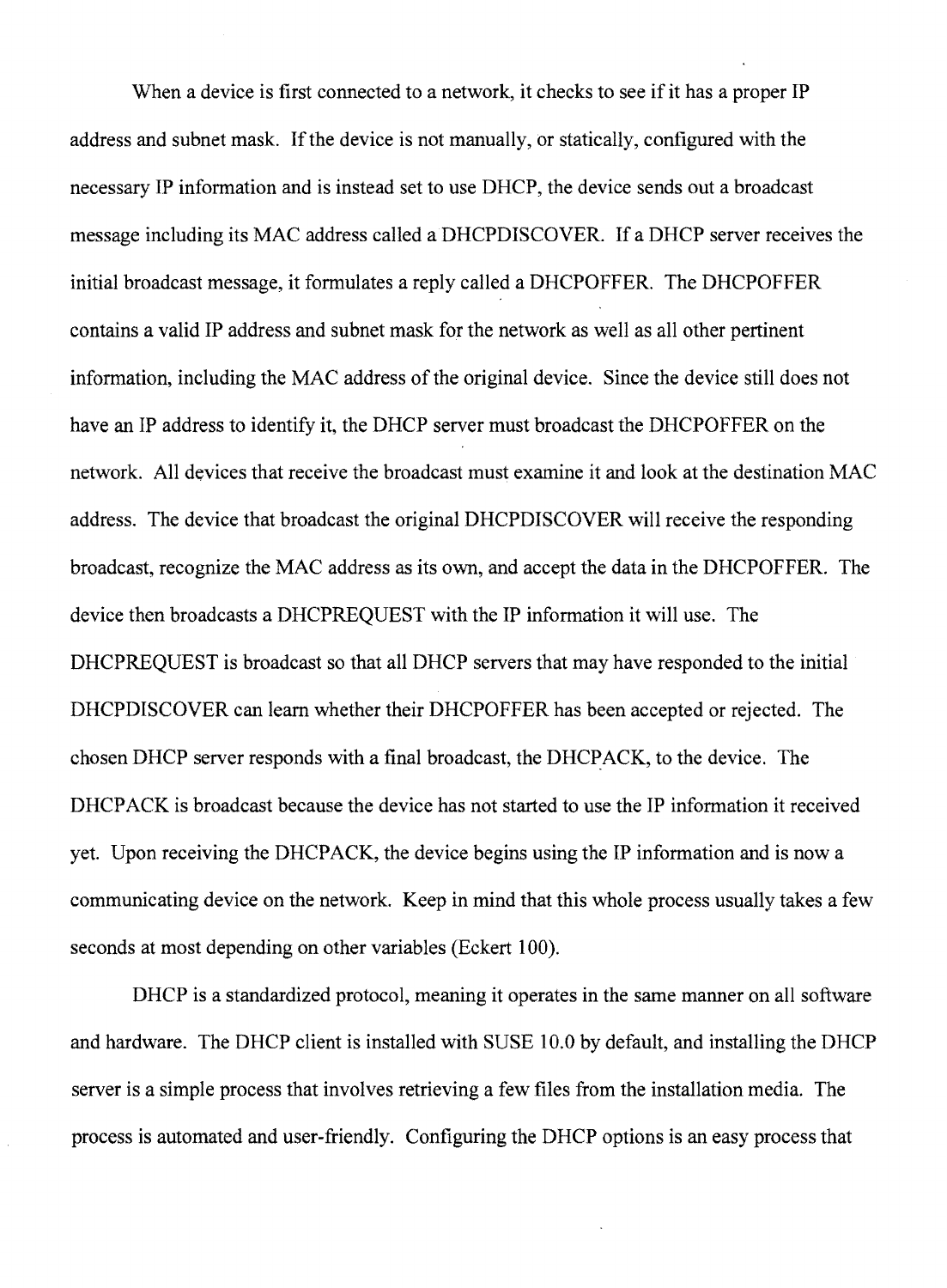involves setting the range of IP addresses to be given to clients, the default gateway, DNS servers, WINS server, and other options. A setup utility is provided to facilitate the creation and configuration of a DHCP server within SUSE 10.0.

However, the utility may be too simple. There is no way to set up exclusions or scopes through the setup utility. Exclusions are IP addresses that the DHCP service is not allowed to lease out to clients. Exclusions are often used for devices that need to have the same IP indefinitely, such as servers and network printers. In the Microsoft Server 2003 operating system, scopes are the available IP address ranges to be given out by DHCP per subnet. A subnet is a smaller subset of a bigger network. Subnets are often used to group network devices based on physical or logical location, access privileges, and much more. Depending on the size of a business and its particular needs, it can be one simple network or a spider web of networks and subnets. One DHCP server can service multiple subnets by identifying the subnet of the source of the DHCP request and responding with an IP address from the corresponding scope. Since the SUSE 10.0 setup utility allows the entry of only a single IP address range for DHCP, the setup utility does not support the concept of scopes.

To use scopes in SUSE 10.0, the setup utility must be left behind. The specific configuration file must be manually edited with the required information. Unfortunately, the file to be edited does not contain any notes or explanation about its format, so outside research is necessary. The DHCP server must also have an interface in all of the subnet ranges that it will be servicing, meaning that the server will require multiple IP addresses, one from each subnet. This can be accomplished if there are enough network cards to provide one interface for each subnet, but this is not always feasible. If the server has only one network card that must be used for all of the subnets, multiple IP addresses must be bound to the real interface. Giving a single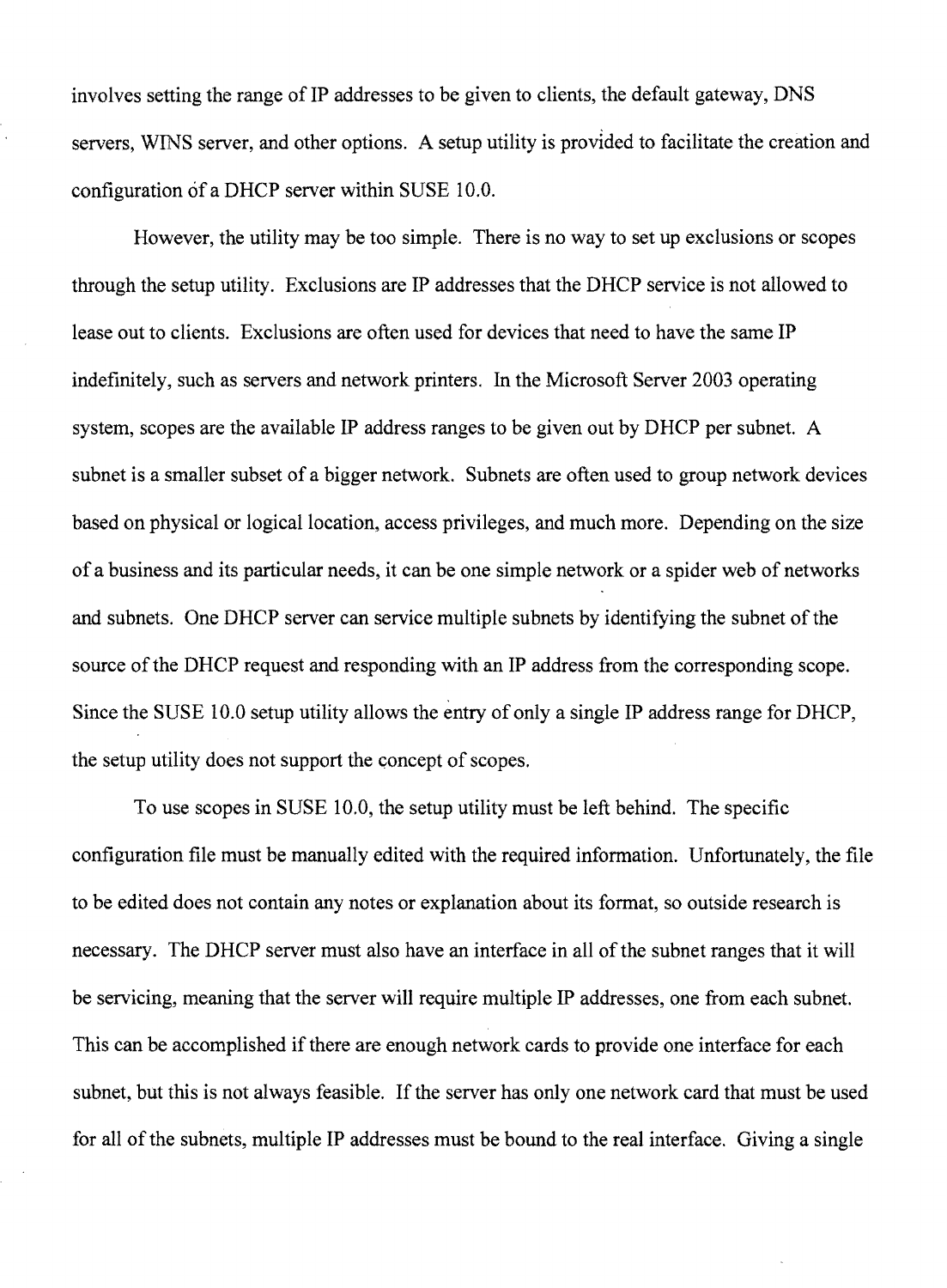physical network card multiple IP addresses is achieved through the network card configuration utility. SUSE 10.0 can be used as a DHCP server, but the process to create and configure the server needs to be streamlined and standardized.

The Domain Name System (DNS) is the most widely used system for translating IP addresses to host names and vice versa. Even though most people probably have no idea what DNS is and what function it serves, DNS plays an integral part in allowing people to easily navigate the Internet. Almost all businesses have an Internet website to better serve their customers, and even individual people maintain personal websites on the Internet. People advertising or giving out the location of their website do not often use the IP address, however.

Most people have trouble remembering strings of numbers, such as an IP address, especially if they are trying to remember several. The use of a fully qualified domain name (FQDN) allows for a more memorable website name instead of an IP address. An FQDN is a host name, or computer name, followed by a DNS suffix, or domain. The main FQDN for Ball State University is www.bsu.edu, which is composed of the host name www and the DNS suffix *bsu.edu.* Without DNS, typing in www.bsu.edu in the address bar of an Internet browser would do absolutely nothing. The IP address of the server that hosts the Ball State University main website is 147.226.7.15. Opening a browser and typing that string of numbers into the address bar will open the same page as www.bsu.edu. DNS is responsible for the translation of www.bsu.edu into the IP address 147.226.7.15. The translation of an FQDN to an IP address is called a forward lookup, and is the most common service of DNS. The opposite function, finding an FQDN from an IP address, is called a reverse lookup (Eckert 158).

Here is an example of how DNS works: A student at an on-campus computer lab at Ball State University types in the Internet address www.bsu.edu in an Internet browser. The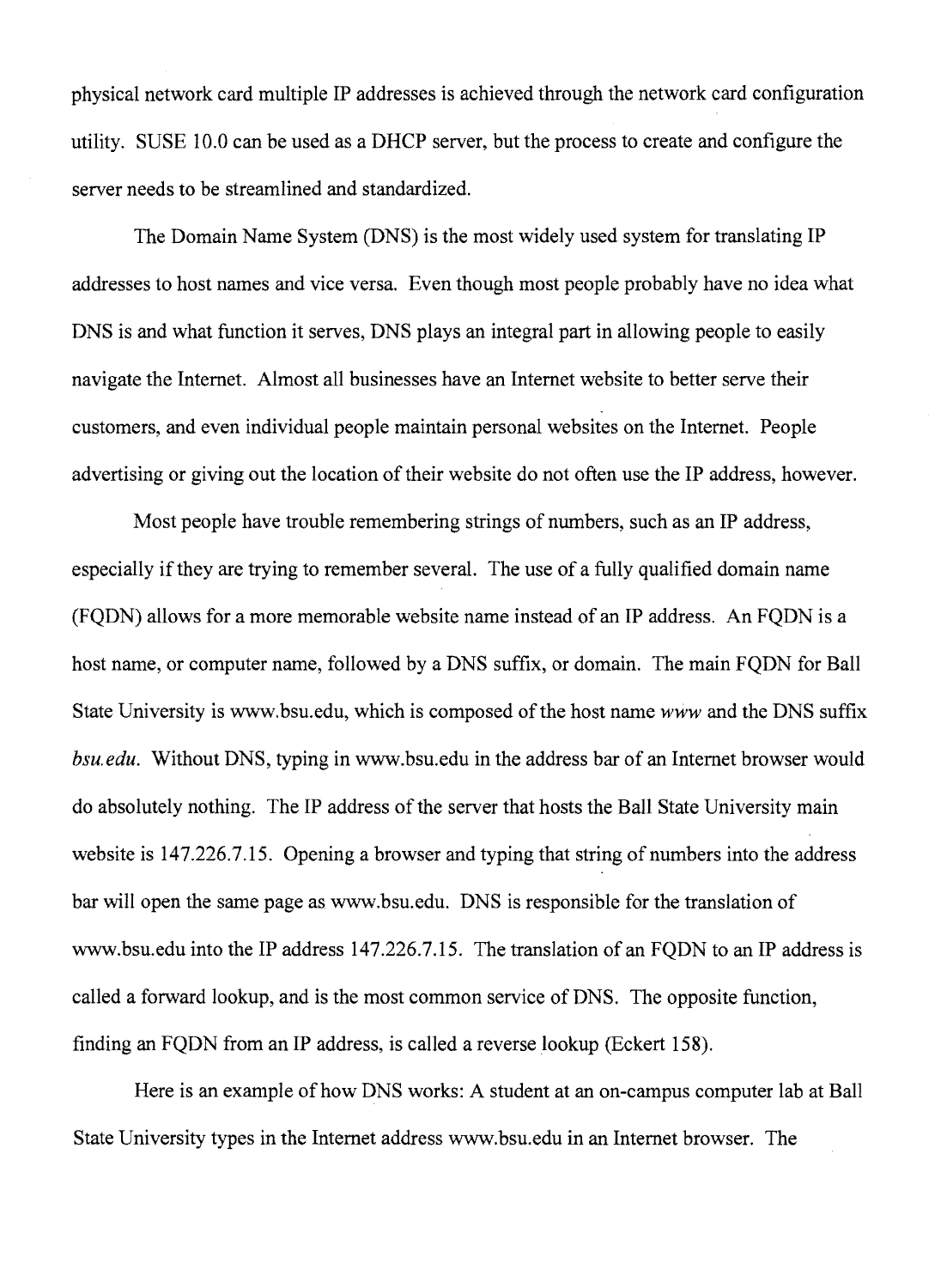computer does not know the IP address for www.bsu.edu, so it sends a DNS query to the DNS server it is configured to use. Ball State University currently has a primary and secondary DNS server that all on-campus computers contact first. The local bsu.edu DNS server would certainly know the IP address for the web server at www.bsu.edu, so a DNS reply is sent back to the student's computer with the IP address of the *www* server at the domain *bsu.edu.* The computer contacts the server using the IP address it has just learned, and the student should now be viewing the Ball State University homepage. The above scenario is a simple forward lookup, but the process can be more complicated.

Now imagine the same student is at home in Indianapolis for a weekend and is trying to reach the www.bsu.edu website again. The student's computer does not know the IP address for www.bsu.edu, so it must send out a DNS query. The computer is configured with the Internet Service Provider's DNS server, which is often the case. The computer sends a DNS query for the IP address of www.bsu.edu to the ISP DNS server. If the ISP DNS server does not contain an entry for www.bsu.edu in its records, it contacts a root DNS server on the Internet and asks for the location of a root DNS server that can help resolve *.edu* domains. The root DNS server responds to the ISP DNS server with the IP address of the root DNS server that handles *.edu*  domains. The ISP DNS queries the new root DNS server about the bsu.edu domain; the root DNS server responds with the IP address of the *bsu. edu* DNS server. The ISP DNS server sends a query about the host at www.bsu.edu to the bsu.edu DNS server, which responds with the IP address for www.bsu.edu. Finally, the ISP DNS server responds to the student's computer with the IP address for www.bsu.edu. The process of contacting other DNS servers when the local DNS server does not hold the needed information is called a recursive lookup. A recursive lookup is usually completed within a few seconds but can take longer.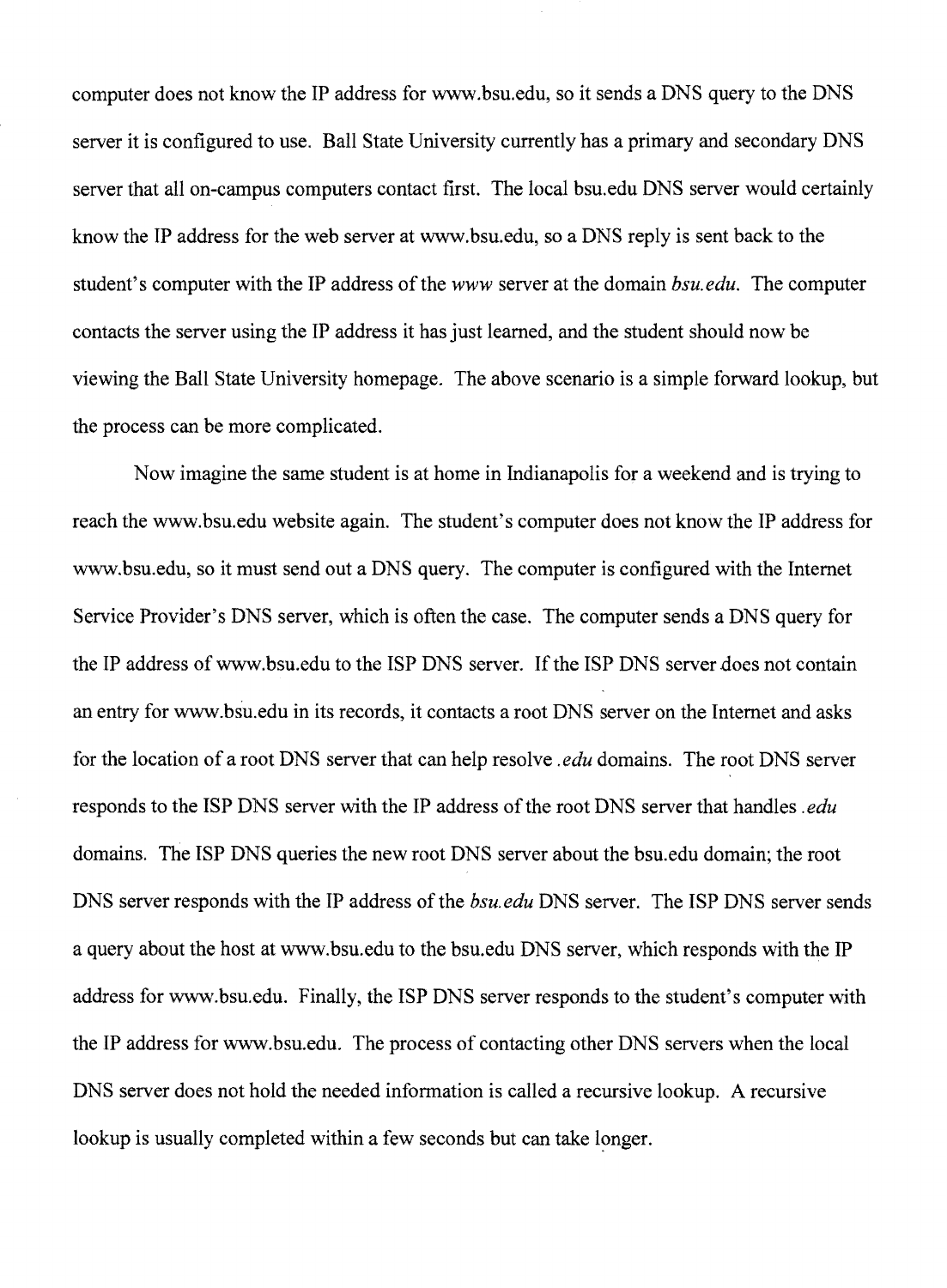SUSE 10.0 includes a setup utility for creating a BIND server. The Berkeley Internet Name Domain (BIND) is an implementation of the DNS protocol. BIND is used on a majority of the name resolution servers that support the Internet (Bodammer). BIND and DNS are compatible, though there are a few minor variations. The standard options are included, such as creating the forward and reverse lookup zones and the associated records, allowing and restricting zone transfers, starting and stopping the DNS server process, and more. Each page of the DNS server console includes a separate column on the left side that has examples and explanations of what to enter for each field. The explanations are helpful, but at the same time they can be confusing. The user must also enter the data precisely formatted or else the DNS server will experience an error. While allowing a granular level of control, users with little experience with DNS will most likely find the process puzzling. The DNS MMC found in Microsoft Server 2003 is comparable in its ability to confound an unknowing user, but Server 2003 also automatically formats entered values for the required fields.

Researching the task of creating a DNS server in SUSE 10.0, or any other flavor of Linux, leads to the conclusion that most system administrators do not use the configuration utility. As with DHCP, the general trend with DNS is to do the entire configuration at the command line and in the configuration files. For a person who is unaccustomed to using a command line interface and editing configuration files with frustratingly particular syntax and structure, this can be an intimidating step. For example, a single period out of place will cause the whole lookup zone to fail. Troubleshooting the problem can be time consuming, although there are utilities available on the Internet to aid with this function.

Once the DNS function is successfully running on the server, the end devices work as expected. BIND can handle DNS requests from end devices running the Microsoft Windows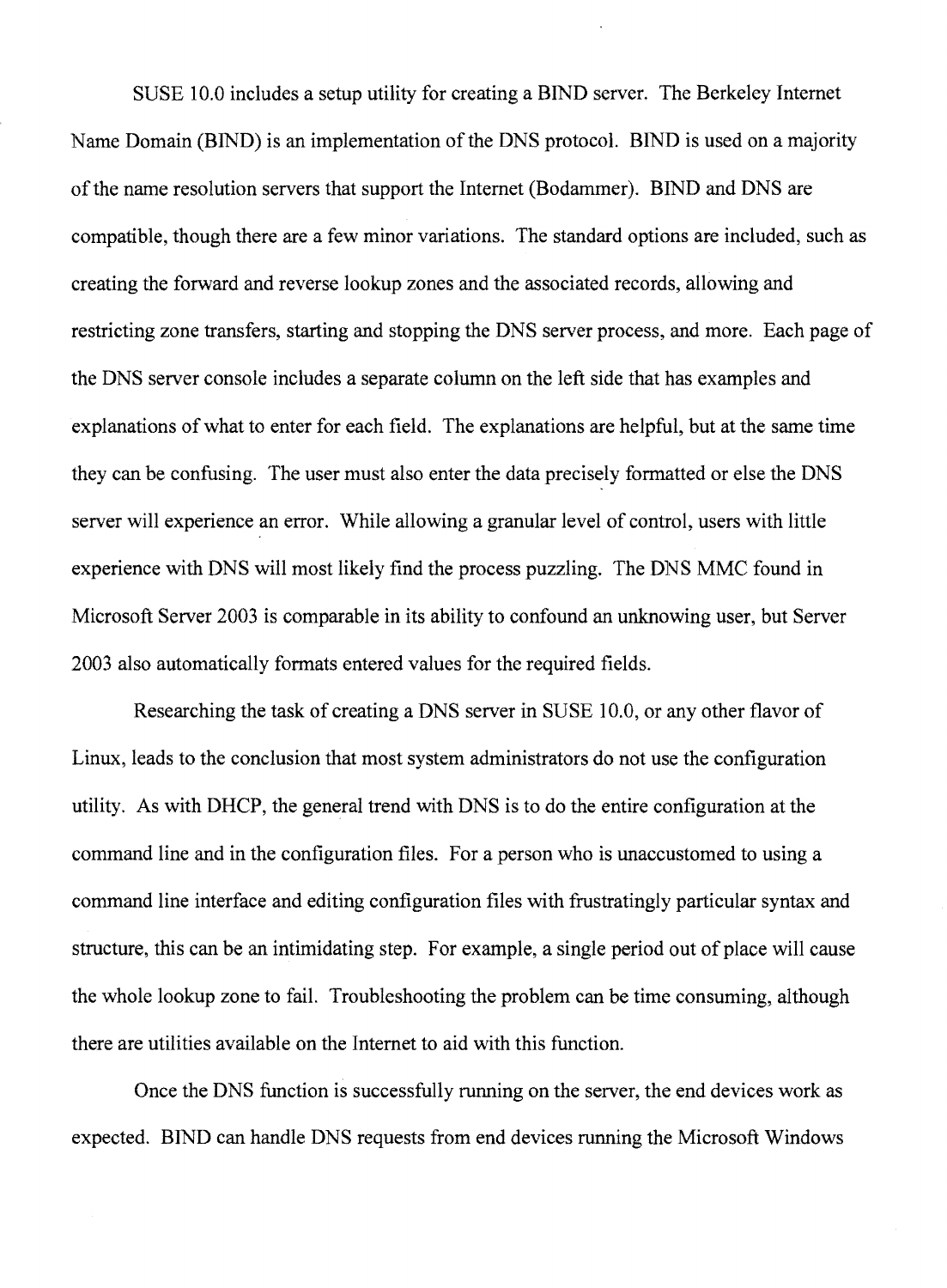operating system with no extra configuration. The suggested method for using DNS servers is to have a mix of DNS and BIND servers in the network. Each type of name resolution protocol has its own weaknesses and vulnerabilities, so having some of both can lessen the impact of a vulnerability. For example, if all of the DNS servers fail because of a bug or attack, it is very possible the BIND servers will still be available for service because they are not susceptible to the same bug or attack. Further ways to protect the network from DNS and BIND attacks are to use secure zone transfers, passwords, and encryption. Although these methods and others are available, they are beyond the scope of the topic covered in this paper. A system administrator for a small business will not have use for such features in most cases. SUSE 10.0 can be used as a DNS server, but, as with DHCP, the process needs to be simplified for the everyday user.

Linux and Windows use different file systems by default, which makes interoperability a problem. With Linux controlling a fair share of the operating system market, especially outside of the United States, a means of allowing Windows and all of the various Linux distributions to communicate and share resources is a necessity. Samba is a popular piece of software that allows a Linux server to share files and other resources with Microsoft Windows end devices. Like Linux distributions, Samba is an Open Source project, meaning the application is free to the public and the program code is openly available.

Microsoft adopted the Common Internet File System (CIFS), which is based on the Server Message Block (SMB) protocol. In a nutshell, the purpose of CIFS is to share network resources among many end devices. Samba works by simply simulating the CIFS protocol on a Linux server. The Windows client devices are then able to share resources with file and print services, authentication and authorization, name resolution, and service announcements (Hertel).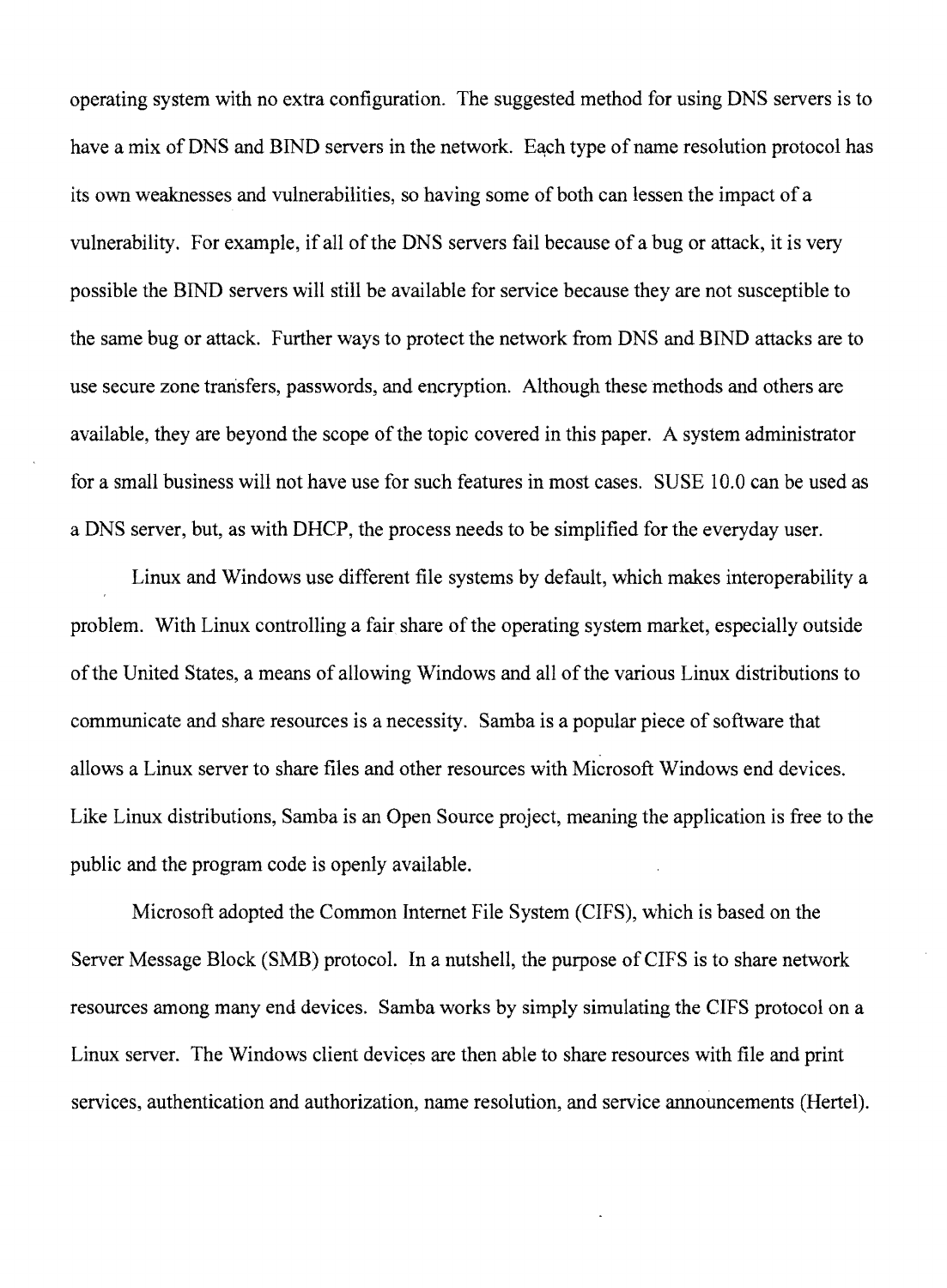File services allow multiple computers to access the same file space. For example, a file that multiple users need to share can be placed on the server so that it is accessible to all users. Print services let multiple devices share a local printer. Authentication and authorization handle security while also making it easier for clients to access all of their resources with a single log in. Name resolution takes on the role of a Windows Internet Name Service (WINS) server by accepting the computer name and **IP** address of devices on the network and answering name-to-**IP** or IP-to-name resolutions. Service announcements basically compile a list of the network resources available to clients. In Microsoft Windows, the list of available network resources is traditionally viewed through the My Network Places icon on the desktop (Hertel).

A configuration utility is included in SUSE 10.0 for Samba, but is not installed by default. Upon trying to access the utility, the system asks for the installation media to gather files necessary for the installation. The utility installs itself automatically and quickly. After installing the Samba configuration utility, a system administrator can set when to start the Samba service and specify the shared resources with detailed options for each shared resource. Creating the shares through the utility automatically edits the underlying configuration text files with the appropriate values. However, only the bare minimum of options is automatically added. Extra parameters can be defined for shares through the configuration utility, but explanations are not provided in the utility for each parameter. Once again, outside research is necessary. Other manual changes must be made as well. Each folder, file, and resource must be edited with the appropriate permissions, depending on who should have access to them. System administrators unfamiliar to the structure of Linux file permissions may encounter difficulties setting the permissions correctly.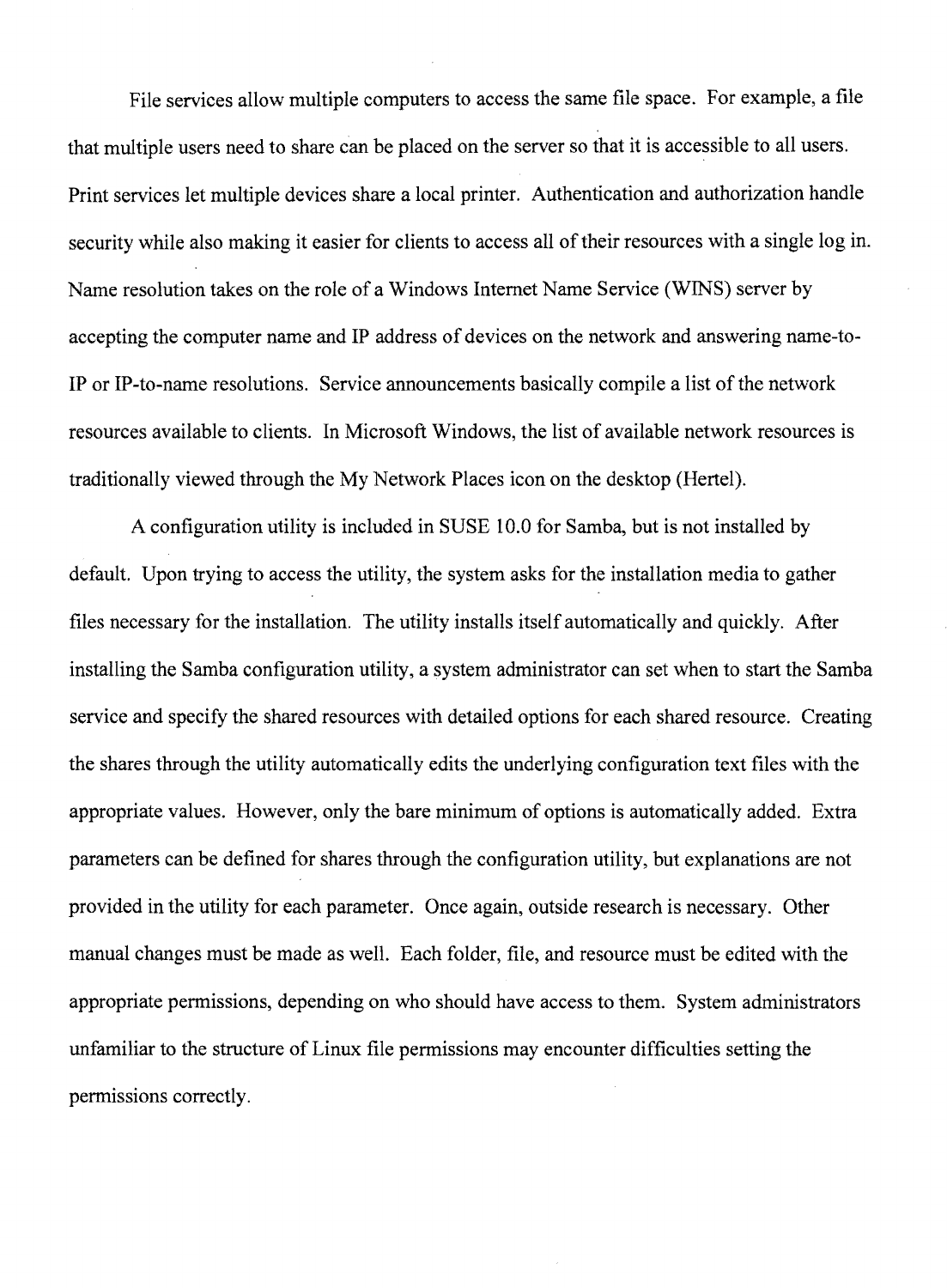While not as easy to create and configure as it should be, Samba is definitely a step in the right direction in terms of being user-friendly. With a minor amount of outside research, the Samba service was successfully running in far less time than either the DHCP or DNS services. System administrators comfortable with editing configuration files may still prefer to skip the configuration utility, but the utility does provide a working graphical alternative for novice system administrators. With all of the options set, the Samba service worked perfectly with a test end device using Windows XP. The test shares created were visible and accessible. Setting limiting permissions for users and shares also correctly affected access. No errors were encountered while installing or starting the Samba service. While not perfect, Samba is an excellent utility for sharing resources in a hybrid operating system environment.

Within an organization or business, the amount of important information to be stored, manipulated, and searched can be staggering. For example, keeping track of all of the employees' names, departments, e-mail addresses, phone and fax numbers, and much more can quickly become a complex and time-consuming task. As the organization or business grows, the task only grows more difficult. Microsoft's solution is the Active Directory system, which maintains a directory of information in a hierarchical structure. Multiple programs are able to access the information with the Active Directory for their own purposes, such as the search and retrieval of particular information, adding data, or even using the information for authentication and determining access privileges. At Ball State University, a large Active Directory system is used to store information for the thousands of students, faculty, and staff. The username and password each Ball State University student, faculty, and staff is given is actually a record within Active Directory; this is how all students, faculty, and staff are able to access various resources with a single username and password, such as e-mail, grades, schedules, and more. In all of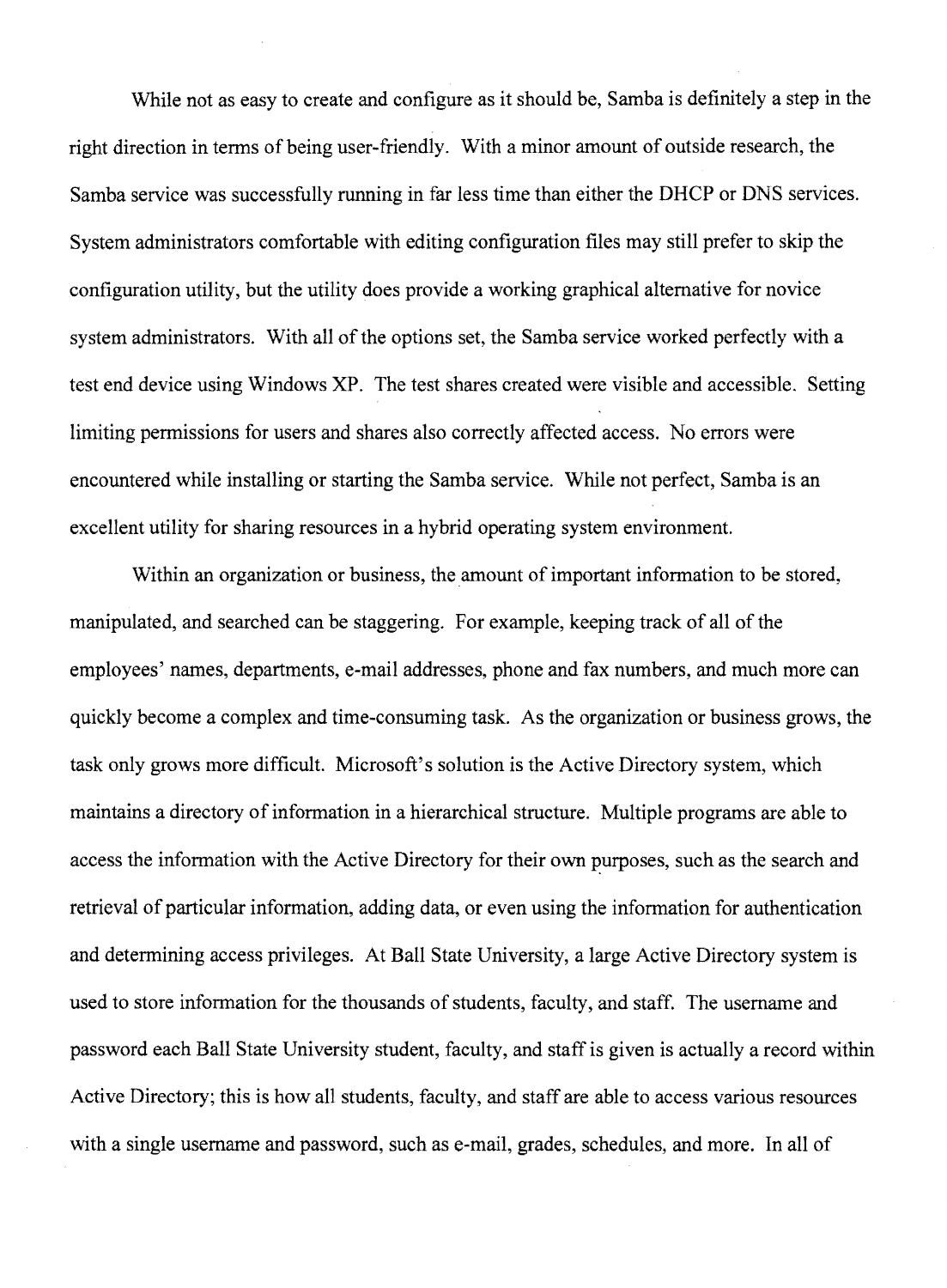these cases, Active Directory authenticates the user using the supplied credentials and either permits or denies access accordingly.

Active Directory is loosely based on another protocol, the Lightweight Directory Access Protocol (LDAP). SUSE 10.0 uses the OpenLDAP implementation of LDAP, which is a recognized standard. In line with Linux, OpenLDAP is freely available to the public both in use and in the availability of the source code. OpenLDAP serves mostly the same role as Active Directory, except that it is compatible with multiple operating system platforms, including Microsoft Windows, UNIX, and Linux.

The LDAP directory of information is stored in an organized, hierarchical manner, which allows for the timely retrieval of information. Besides a diagram, an example is probably the most effective way of explaining the structure of an LDAP tree. The topmost level of the tree is the most general category; for this example, that will be Ball State University. Underneath the topmost level are connected components of the higher level. Within Ball State University there are several colleges, such as the College of Applied Sciences and Technology, College of Sciences and Humanities, College of Architecture and Planning, and others. The example LDAP tree has Ball State University at the top with the individual colleges beneath it. The process of splitting a level into subcomponents continues as far as necessary. Within each college at Ball State University are several departments. For example, the departments of Industry  $\&$ Technology and Nursing are two parts of the College of Applied Sciences and Technology. The process can continue, as there are specific majors and minors within each department, and even options within each major. Within the LDAP tree for Ball State University are entries for the faculty and staff. Each entry, called a Distinguished Name (DN), is composed of various defined attributes and their appropriate values. For example, the LDAP entry for the fictitious Professor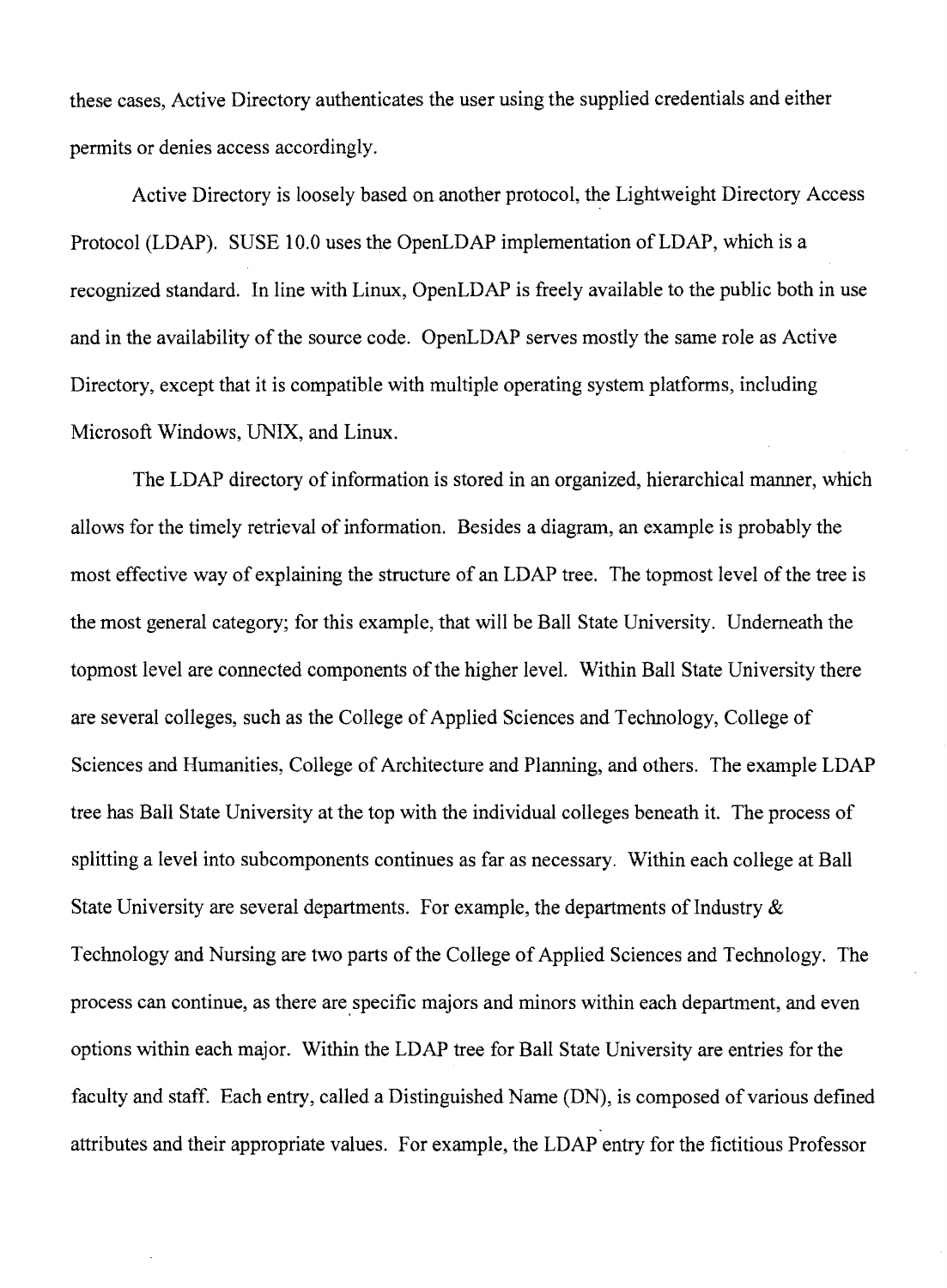Jane Doe may include attributes for her telephone number, e-mail address, and office location. The values for those attributes may be something like (765) 555-1234, jdoe@bsu.edu, and CA 521, respectively. The Distinguished Name for Jane Doe includes all of the levels of the LDAP tree that relate to her, so the DN for Jane Doe in this example may be as follows: Jane Doe, Department of Industry  $&$  Technology, College of Applied Sciences and Technology, Ball State University. The actual syntax within LDAP is different, but the concept is the same. Once established, the LDAP tree can be modified and searched as necessary for pertinent information. If the president of Ball State University wanted to contact Professor Jane Doe, but knew only her department and could not remember her name, a search of the LPAP tree could be done to show all entries within a specific department. If Professor Jane Doe left Ball State University for another job, her LDAP entry could be removed and a new one created for her replacement. Because LDAP is an open protocol, various programs from different vendors are able to add, modify, and extract information from the LDAP tree. Done properly, LDAP can greatly increase the efficiency of managing information for businesses of all sizes (OpenLDAP).

The installation process of the LDAP modules in SUSE 10.0 is as simple as retrieving a few packages from the source media. The process is automated and painless. However, the ease of use ends there. LDAP is a complicated system that takes a great deal of research and time to understand. The necessary information is well-documented on the Internet, but the process is not inherently intuitive or straightforward. SUSE 10.0 does not include a built-in control panel for LDAP; all of the necessary commands related to LDAP must be run from a command line, which can be a frightening place for the unknowing. All of the commands and configurations worked without error, but the syntax of the commands and inputs are sometimes awkward. OpenLDAP includes several organizational schemes that cover basic templates for most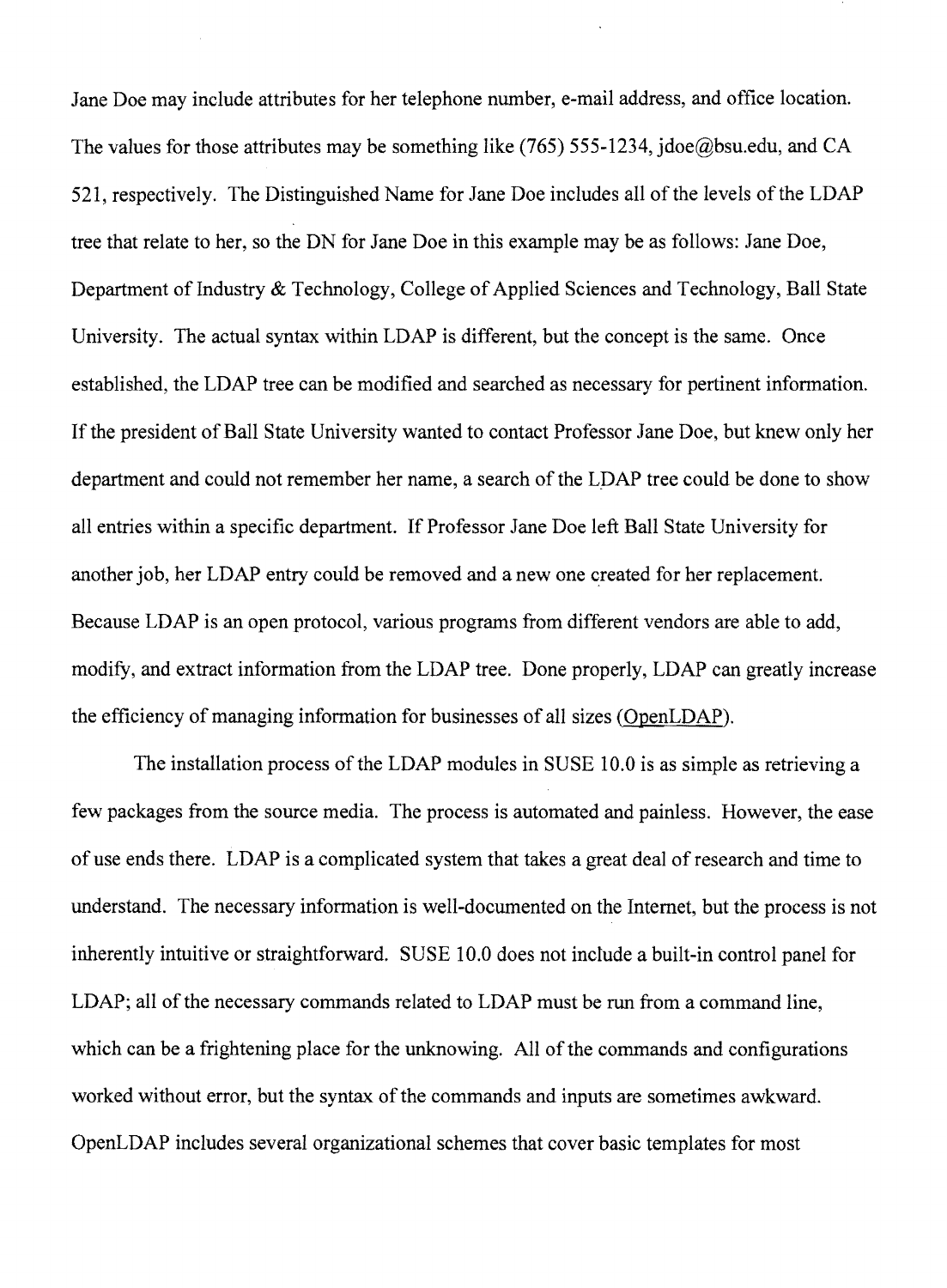structured organizations. Custom schemes can also be defined and included in the LDAP process, but defining a custom scheme takes extensive knowledge most likely well beyond the technical expertise of the average small business owner. Similar to a few ofthe other network services covered in this document, the SUSE 10.0 implementation of LDAP is functional yet in need of polish and an easy interface.

A more in-depth review of Linux as a possible alternative to Microsoft Windows as a server platform would involve many more aspects, but due to time restrictions, this document is limited in scope to the following services: Dynamic Host Configuration Protocol, Domain Name System, Samba, and Lightweight Directory Access Protocol. These services are some of the more common protocols used, but are by no means the only protocols used in a small business environment. All of the services tested operated correctly, but in general needed to be polished and made more user-friendly. The DHCP service ran fine once configured properly, but configuration was slightly troubling. Also, configuring the DHCP service to handle scopes was not intuitive and required extra research. The DNS service, like the DHCP service, operated as expected once configured. However, configuring the DNS service proved to be even more of a challenge than with DHCP. The slightest mistake in syntax could bring the entire name translation service to a complete stop. Samba was by far the easiest service to configure and operated without error. LDAP probably requires the most research to understand and implement, but it is a very powerful tool. Like DHCP and DNS, LDAP operated fine once configured, but configuring LDAP was the greatest trial. SUSE 10.0 does not include a graphic interface for LDAP, so configuration must be done from the command line.

Since all of the services provided worked correctly, no changes or improvements need to be made to their functionality. The biggest weakness that needs to be overcome in SUSE 10.0 is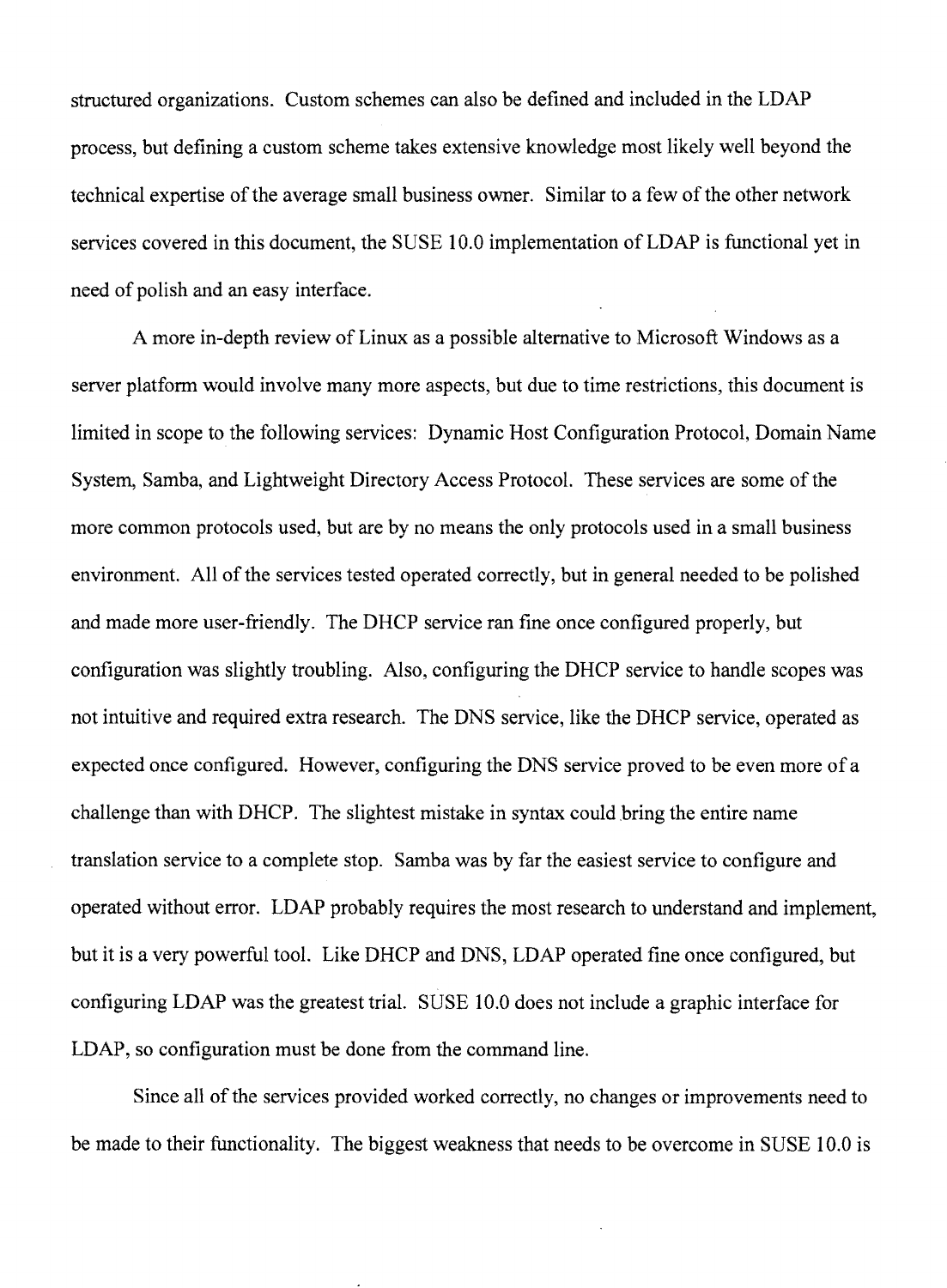the interface for the services. While a graphical interface does exist for many of the services, they tend to be simplistic and of little aid for a novice user. Mountains of documentation are available for all of these services, but that can require hours of outside research. While Linux in general has made 'leaps and bounds towards becoming more accessible to the average user, it still needs more work.

Whether SUSE 10.0 can be used as an alternative to Microsoft Server 2003 and other pricey server-oriented platforms is a moot point. After researching various topics for this document, it became apparent that many people are using SUSE 10.0 as a server operating system, so indeed SUSE 10.0 can effectively be used as an alternative. The question addressed in this document is whether SUSE 10.0 is a feasible alternative in a small business environment where the in-house technical skills available may be lacking. A simple yes or no answer will not suffice. SUSE 10.0 handled all of the services tested well, but the designers must improve the interface if they hope to appeal to a wider population. In many cases, the best choice may be to contract an outside consultant to handle the installation and maintenance of the server if the technical skills are not available within the small business. However, this is probably true for any server platform, not just SUSE 10.0.

SUSE 10.0 is just one version of Linux; drawing a conclusion about Linux in general from this document would be inappropriate. There are literally dozens of other versions of Linux, all of which can vary greatly. Many Linux developers, including the creators of SUSE 10.0, also offer a server operating system based on Linux. While an enterprise version of SUSE 10.0 does exist, it is not free and therefore does not coincide with the premise of reducing costs in a small business by using alternatives to the mainstream server platforms.